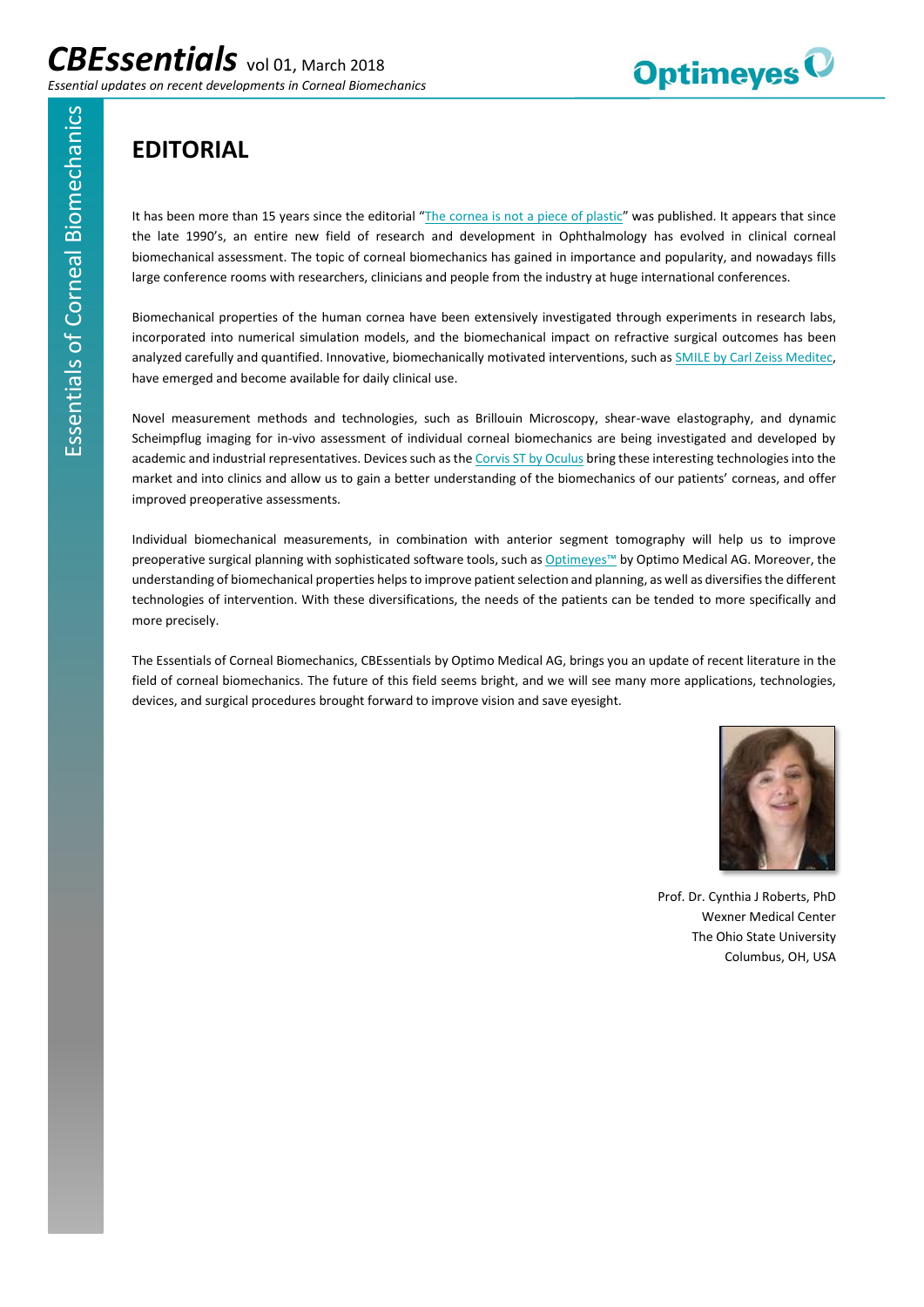

## **Biomechanical impact of femto-second laser arcuate keratotomy**



Harald P Studer, PhD

It has long been assumed, and since some years is known that refractive surgical treatments have an impact on the biomechanics of the cornea. Therefore, it is even more important to understand the underlying biomechanical mechanism of such procedures. One such surgical technique, exploiting biomechanical effects to treat corneal astigmatism, is femto-second laser arcuate keratotomy (AK). Manual AK incisions were being used for years in clinical practice, but were abandoned by many because of too poor outcome predictability. Now with the femto-second (FS) laser getting more and more popular, the technique has seen a comeback in clinics. FS Laser manufacturers such as [Alcon,](https://www.myalcon.com/products/surgical/lensx-laser/) [Bausch+Lomb,](http://www.bausch.com/ecp/our-products/laser-systems/victus-femtosecond-laser-platform) [AMO,](https://surgical.jnjvision.com/us/homepage.html) and [Ziemer](https://www.femtoldv.com/z8.html) are already providing the ability to cut arcuates into corneal tissue. With the [Optimeyes™ 1.0 software](http://www.optimo-medical.com/en/surgeons), Optimo Medical is providing an entirely novel approach to optimize arcuate parameters for the individual eye.

Based on realisti[c biomechanical simulations,](http://www.optimo-medical.com/en/innovation/biomechanics) the software evaluates the best possible incision configuration for the patient. The underlying algorithms include a sophisticated optimization approach that allows finding the best possible surgery for the individual patient. The following diagram presents simulation results and compares the outcome of nomogram based planning to patient-individual surgery parameters. For the optimization, we set a target postoperative astigmatism of 0.5D. Interestingly, the diagram highlights that optimized parameters reduce preoperative astigmatism much more effectively than nomograms do. Hence, [Optimeyes 1.0](http://www.optimo-medical.com/en/surgeons) will likely allow much more precise planning of post-surgical astigmatism than has been possible up until now:



In this context, it is interesting to note, that two recent (2016) consecutive publications by the same authors of the Moorfields Eye Hospital in London focused on efficacy, predictability, sensitivity, and the effect of multiple parameters in the femtosecond laser intrastromal arcuate keratotomy. Printed one after another, in the same volume of the Journal of Cataract and [Refractive Surgery](http://www.jcrsjournal.org/issue/S0886-3350(14)X0024-6) (Volume 42, 2016), the first study by Alexander C. Day et al. (2016) describes the effects and results of intrastromal femto-second astigmatic keratotomy (AK). Due to the minimal data about the efficacy of intrastromal AK, it aims to determine the astigmatic changes happening in this intervention.

196 eyes were used, and the operation was planned with nomograms. The corneas all underwent an astigmatic correction additionally to a cataract surgery. They then were analyzed with three vectors of the Alpins method: the target induced astigmatism (set at 0, to facilitate calculations), surgically induced astigmatism, and the difference vector. Additional parameters were the correction index, the coefficient of adjustment, the magnitude and angle of error, and the index of success. The results are summarized in the Table 1 on the right hand side.